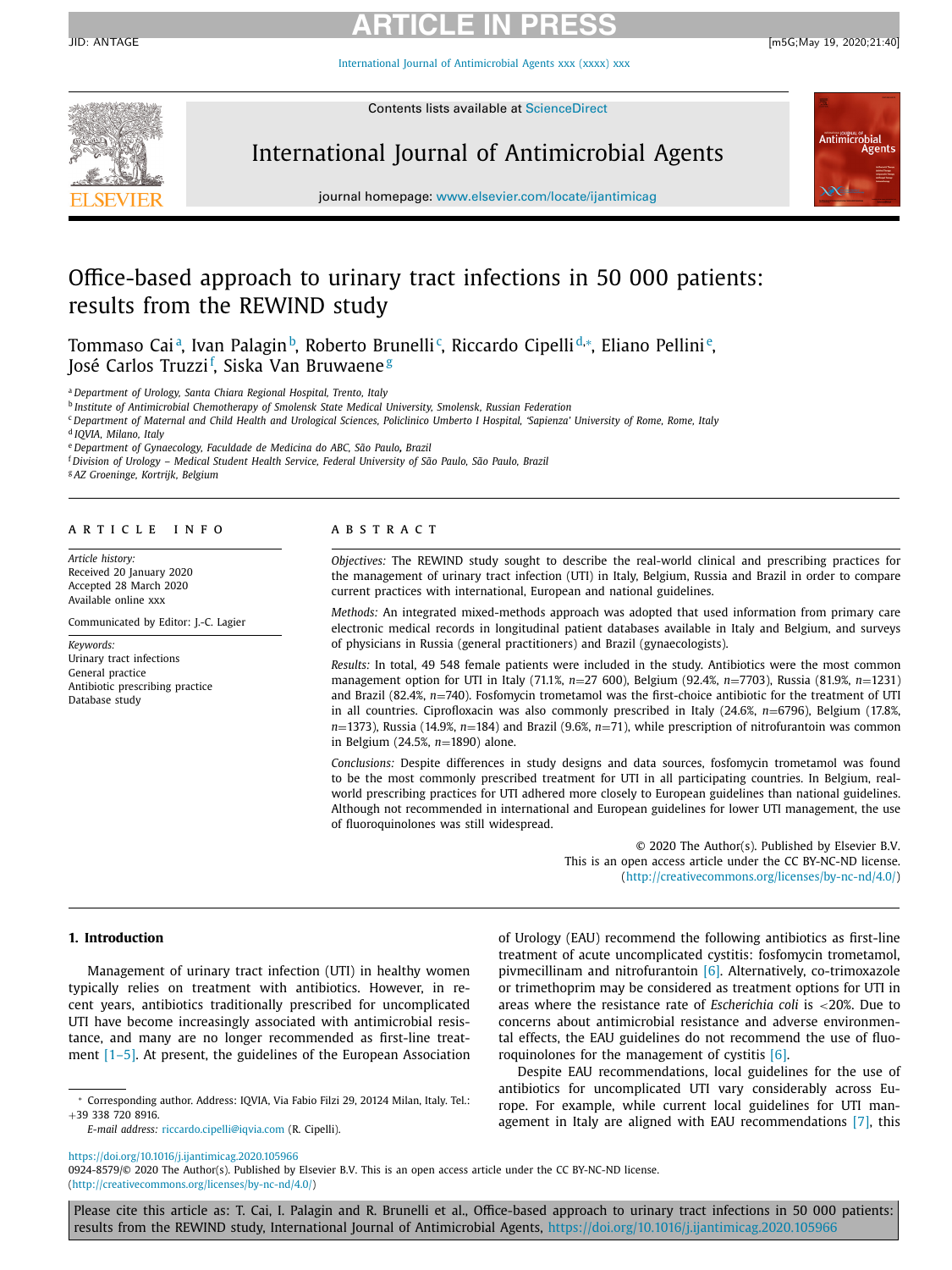is not the case in Belgium  $[8]$ . It is also important to note that there are indications that clinical adherence to local guidance for UTI management is low in both countries [\[9,10\],](#page-5-0) although evidence about current clinical practices in Europe, and elsewhere, is limited.

Differences in local UTI management guidelines across Europe are likely to be driven by a number of factors, including regional variability in antimicrobial resistance rates, availability of antibiotics in different countries, and local differences in clinical practices [\[11\].](#page-5-0) Given that these factors are not specific to Europe, a similar picture is also expected in other countries.

Due to discrepancies between international and national guidelines, potential low adherence to national guidelines [\[9,10\],](#page-5-0) and a lack of published information on the current clinical management of UTI, this study was undertaken to investigate the real-world clinical and prescribing practices for the management of UTI in four countries – Italy, Belgium, Russia and Brazil – using primary and secondary care data.

#### **2. Materials and methods**

## *2.1. Study design*

The multi-country REWIND (REal World INternational Database) study comprised a retrospective cohort study using primary care electronic medical record databases in Italy and Belgium (study period 1 January 2016 to 31 December 2017), and a primary market research (PMR) survey of physicians in Russia and Brazil (conducted in December 2018 and January 2019).

## *2.2. Data sources*

In Italy and Belgium, IQVIA longitudinal patient databases (LPDs) of primary care medical records were used to collect information on UTI management. LPDs contain patient records on all signs and symptoms, diagnoses and prescribed medications. The information reported in LPDs allows patients and doctors to be monitored longitudinally. Data are recorded directly into LPDs from doctors' surgeries in real-time during patient consultations via a practice management software system. The panel of contributing physicians is maintained as a representative sample of the primary care physician population in Italy and Belgium according to three criteria known to influence prescribing: age, sex and geographical distribution. As such, results from LPD studies are generalizable to the entire populations of Italy and Belgium, and have been used to investigate a wide range of therapeutic areas in epidemiological and drug utilization studies [\[12–15\].](#page-5-0)

PMR data were collected from physicians who manage patients with UTI in Russia [general practitioners (GPs)] and Brazil (gynaecologists) via a 30-min quantitative questionnaire, distributed using computer-assisted web interviewing or face-to-face methods. Physicians were sampled from global market research panels collaborating with IQVIA.

# *2.3. Study population and study period*

In Italy and Belgium, female patients aged  $\geq$  18 years with a diagnosis of UTI during the recruitment period (1 January 2016–31 December 2016) were eligible for inclusion. The date of first UTI diagnosis during the recruitment period was defined as the index date. Patients with a diagnosis of UTI in the 12 months preceding the index date were excluded from the analysis. Patients were required to have at least 12 months of follow-up data from the index date. Patients diagnosed with radiation cystitis or chemo- /radiotherapy in the 12 months preceding the index date were excluded.



**Fig. 1.** Patient selection flowchart (Italy and Belgium).

In Russia and Brazil, physicians completed a structured screening questionnaire and were considered eligible to submit data if they had managed any female patient who presented with a UTI in the previous 12 months.

#### *2.4. Outcomes*

In Italy and Belgium, UTI diagnoses and concomitant conditions were identified using International Classification of Diseases (ICD) codes [ICD-9 (Italy) and ICD-10 (Belgium)] (Table S1, see online supplementary material). Any UTI-related interventions recorded within 14 days of UTI diagnosis were considered to be attributable to that diagnosis. Patients with recurrent UTI were defined as those who had three or more episodes of infection within 1 year or two episodes in 6 months [\[6,16,17\].](#page-5-0) Those not classified as recurrent UTI patients were classified as sporadic UTI patients. Medical treatments were identified using the Anatomical Therapeutic Chemical (ATC) Classification System. Table S2 (see online supplementary material) shows the ATC codes used to identify the antimicrobial, anti-inflammatory and supplementary therapies associated with a diagnosis of UTI. Pregnancy status was estimated at the index date.

In Russia and Brazil, each participating physician completed a patient record form (PRF) for the last five eligible patients they had treated. The PRFs collected information on patient characteristics and clinical information in relation to the presenting UTI, including age, diagnosis type (uncomplicated, complicated or recurrent UTI), pregnancy status, and UTI treatments received.

#### *2.5. Statistical analysis*

Qualitative variables were reported using frequencies (*n*) and percentages (%), and quantitative variables were reported using means and standard deviations. All analyses were performed using SAS Version 9.4 (SAS Institute, Cary, NC, USA).

#### **3. Results**

#### *3.1. Patient population*

In total, 49 548 patients were eligible for inclusion in the study. In Italy and Belgium, 38 812 and 8335 eligible patients, respectively, were identified in LPDs and included in the study (Fig. 1).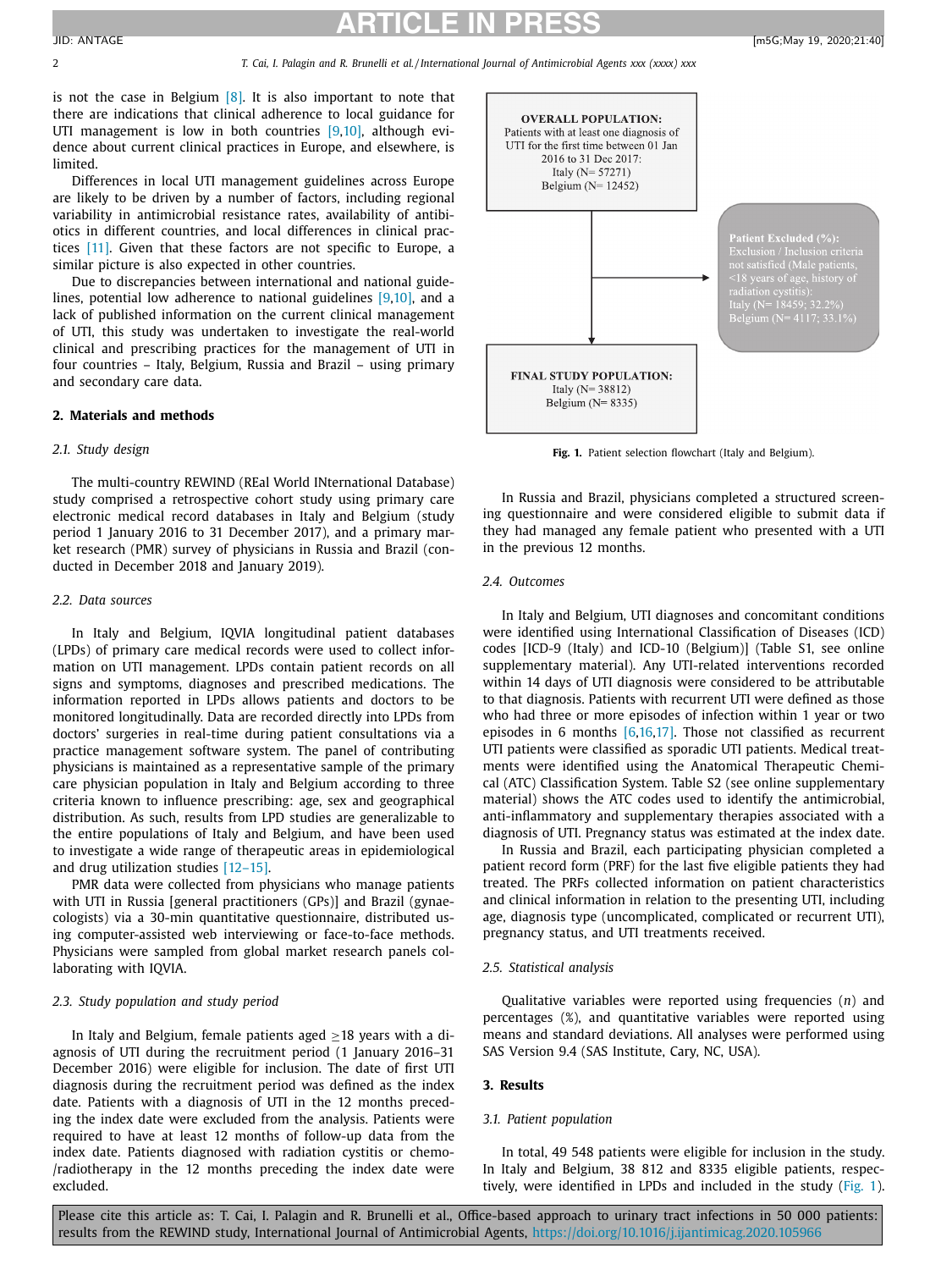#### T. Cai, I. Palagin and R. Brunelli et al./International Journal of Antimicrobial Agents xxx (xxxx) xxx

# **Table 1**

Patient demographics and clinical features measured at the index date (Italy and Belgium) or reported at questionnaire completion (Russia and Brazil), presented by country.

|                                          | Italy       |                          | Belgium     |      | Russia           |      | <b>Brazil</b>    |      |
|------------------------------------------|-------------|--------------------------|-------------|------|------------------|------|------------------|------|
|                                          | n           | %                        | n           | %    | $\boldsymbol{n}$ | $\%$ | $\boldsymbol{n}$ | %    |
| No. of patients<br>Age (years)           | 38 812      |                          | 8335        |      | 1503             |      | 898              |      |
| Mean (SD)                                | 57.3 (19.0) |                          | 52.4 (19.5) |      | 41.5(15.5)       |      | 36.5(12.5)       |      |
| Age group (years)                        |             |                          |             |      |                  |      |                  |      |
| $18 - 50$                                | 14 510      | 37.4                     | 3875        | 46.5 | 1080             | 71.9 | 769              | 85.6 |
| >50                                      | 24 302      | 62.6                     | 4460        | 53.5 | 423              | 28.1 | 129              | 14.4 |
| Concomitant conditions                   |             |                          |             |      |                  |      |                  |      |
| Diabetes mellitus <sup>a</sup>           | 4000        | 10.3                     | 444         | 5.3  | 201              | 13.4 | 250              | 27.8 |
| Urological disorders <sup>b</sup>        | 16          | 0.04                     | $\Omega$    | 0.0  | 367              | 24.4 | 21               | 2.3  |
| Pregnancy                                | 2374        | 6.1                      | 141         | 1.7  | 113              | 7.5  | 361              | 40.2 |
| Use of contraceptives                    |             | $\overline{\phantom{a}}$ | 988         | 11.9 | 150              | 10.0 | 140              | 15.6 |
| Patient subgroups                        |             |                          |             |      |                  |      |                  |      |
| Sporadic UTI patients <sup>c</sup>       | 27 055      | 69.7                     | 7095        | 85.1 | 1131             | 75.2 | 706              | 78.6 |
| Assessed by physician as complicated UTI | $\sim$      |                          |             | -    | 200              | 13.3 | 123              | 8.2  |
| Recurrent UTI patients <sup>d</sup>      | 11 757      | 30.3                     | 1240        | 14.9 | 372              | 24.8 | 192              | 21.4 |

UTI, urinary tract infection.

Percentages were calculated out of the total cohort of patients identified in each country.

Controlled or uncontrolled.

**b** Including ureteral obstruction (i.e. stone, stricture), vesicoureteral reflux and incomplete voiding.

<sup>c</sup> Patients not classified as recurrent UTI patients.

<sup>d</sup> Measured after 1-year of follow-up and with no history of UTI for 12 months preceding the index date (Italy and Belgium). Defined as patients with three or more episodes of UTI in 1 year or two episodes in 6 months. In Russia and Brazil, recurrent UTI patients were identified by physician at questionnaire completion.

PRFs for 1503 patients were submitted from 301 GPs surveyed in Russia, and 898 PRFs were submitted from 183 gynaecologists in Brazil.

## *3.2. Patient characteristics*

The characteristics of patients at the index date (Italy and Belgium) and survey completion (Russia and Brazil) are shown in Table 1. Patient age varied between the country cohorts; while most patients in Italy and Belgium were aged ≥50 years, those in Russia and Brazil were more likely to be younger. The proportions of patients identified as having recurrent UTI during the study period in the LPDs were 30.3% (*n*=11757) in Italy and 14.9% (*n*=1240) in Belgium. Similar proportions were reported by physicians in Russia and Brazil via the PMR surveys: 24.8% (*n*=372) and 21.4% (*n*=192), respectively. The prevalence of concomitant conditions varied widely across the four country cohorts (Table 1). For example, the proportion of pregnant patients seen by physicians (gynaecologists) in Brazil (40.2%, *n*=361) was considerably higher compared with the proportion of pregnant patients seen by physicians (GPs) in the other three countries (Table 1). A similar trend was observed for the proportion of patients with a diagnosis of diabetes. The number of urology-related cases reported in Russia was relatively high (24.4%, *n*=367) compared with Italy, Belgium and Brazil.

#### *3.3. Treatment prescription*

Considering the data reported in the LPDs, nearly all patients from Belgium were prescribed a treatment for their first episode of UTI (*n*=7913, 94.9%), while over one-quarter (26.0%) of patients from Italy received no treatment [\(Table](#page-3-0) 2). Overall, very low prescription rates for anti-inflammatories and supplements were reported in the Italian and Belgian LPDs. Antibiotics were the most commonly prescribed treatments for managing the first episode of UTI in patients from Italy and Belgium [71.1% (*n*=27 600) and 92.4% (*n*=7703), respectively], and in patients from Russia and Brazil [81.9% (*n*=1231) and 82.4% (*n*=740), respectively]. In Russia, this was associated with a very high prescription rate for supplements (85.4%) and anti-inflammatories (37.1%). Canephron was

reported to be the most commonly prescribed herbal product in Russia (66.4% of the total sample, *n*=998). In Russia and Brazil, the proportion of patients who received no treatment at all was low [\(Table](#page-3-0) 2). When considering pregnant patients, the proportion treated with antibiotics was reduced compared with the overall study cohorts in Italy, Belgium and Russia, while the proportion treated with antibiotics was increased compared with the overall study cohort in Brazil.

# *3.4. Antibiotic choice*

The most commonly prescribed antibiotics for managing the first episode of UTI are shown in [Table](#page-3-0) 3 (grouped by type). Fosfomycin trometamol was the most commonly prescribed first-line antimicrobial in all country cohorts: 38.8% (*n*=10 715) in Italy, 35.7% (*n*=2750) in Belgium, 21.6% (*n*=266) in Russia and 39.7% (*n*=294) in Brazil. Ciprofloxacin was the next most commonly prescribed antibiotic in Italy (24.6%, *n*=6796), Russia (14.9%, *n*=184) and Brazil (9.6%, *n*=71), whereas the next most commonly prescribed antibiotic in Belgium was nitrofurantoin (24.5%, *n*=1890), an antimicrobial agent seldom prescribed in the other three countries [\(Table](#page-3-0) 3). Overall, fosfomycin trometamol, nitrofuran derivatives (29.9%, *n*=2306) and fluoroquinolones (24.6%, *n*=1893) represented >90% of the antibiotic types prescribed as firstline therapy in the Belgian cohort. Similarly, in Italy, fosfomycin trometamol and fluoroquinolones (*n*=10 683, 38.6%) represented over three-quarters of the antibiotic types prescribed as first-line treatment of UTI. In the Brazilian and Russian cohorts, antibiotic prescribing was more varied. For example, compared with Italy and Belgium, the use of penicillin (amoxicillin/clavulanic acid; 14.9%, *n*=183) and cephalosporins (cefixime; 7.8%, *n*=96) was relatively high in Russia, along with the use of cephalosporins (cefalexin; 8.1%, *n*=60) in Brazil [\(Table](#page-3-0) 3). The reported use of co-trimoxazole and macrolides was marginal in all four country cohorts, with the highest reported prescribing rates seen in Brazil: 3.2% and 3.9%, respectively [\(Table](#page-3-0) 3).

In pregnant patients, fosfomycin trometamol was the firstchoice antibiotic in all four country cohorts, ranging from 36.5% to 48.8% [\(Fig.](#page-4-0) 2). The use of quinolones in pregnant patients [\(Fig.](#page-4-0) 2)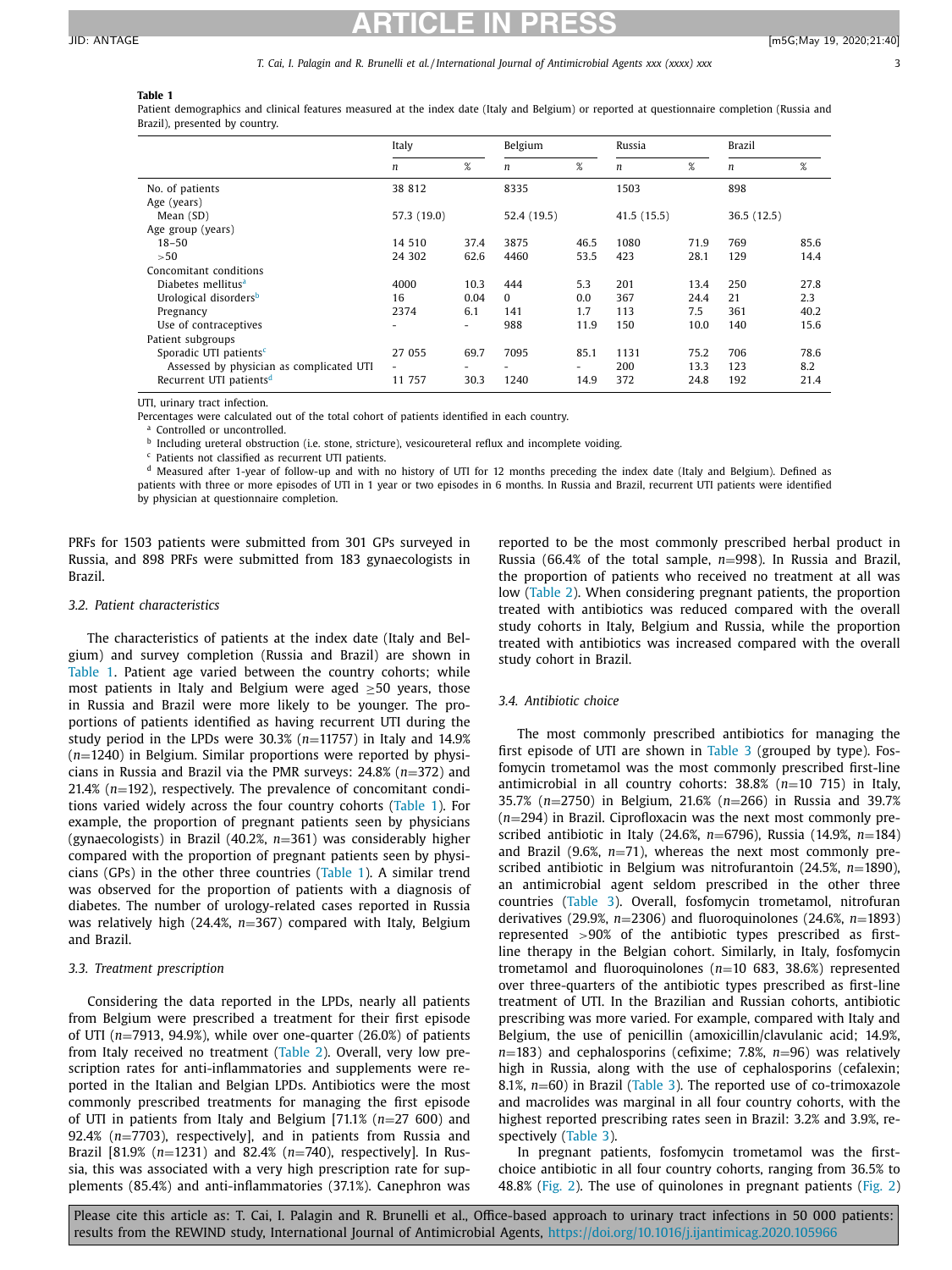#### <span id="page-3-0"></span>4 T. Cai, I. Palagin and R. Brunelli et al. / International Journal of Antimicrobial Agents xxx (xxxx) xxx

# **Table 2**

Number of patients and type of treatment prescribed for the first episode of urinary tract infection (UTI) at the index date (Italy and Belgium) or reported at questionnaire completion (Russia and Brazil). Focus on antibiotic use in the subgroups of pregnant and recurrent UTI patients, presented by country.

|                                      | Italy  |                | Belgium  |              | Russia           |              | <b>Brazil</b> |             |
|--------------------------------------|--------|----------------|----------|--------------|------------------|--------------|---------------|-------------|
|                                      | n      | $% (n=38 812)$ | n        | $% (n=8335)$ | $\boldsymbol{n}$ | $% (n=1503)$ | n             | $% (n=898)$ |
| Overall <sup>a</sup>                 |        |                |          |              |                  |              |               |             |
| Prescription for antibiotics         | 27 600 | 71.1           | 7703     | 92.4         | 1231             | 81.9         | 740           | 82.4        |
| Prescription for anti-inflammatories | 272    | 0.7            | $-51$    | 0.6          | 558              | 37.1         | 116           | 12.9        |
| Prescription for supplements         | 806    | 2.1            | $\Omega$ | 0.0          | 1284             | 85.4         | 5             | 0.6         |
| Other treatments not classified      | 663    | 1.7            | 191      | 2.3          | $\Omega$         | 0.0          | $\Omega$      | 0.0         |
| No treatment prescribed              | 10 107 | 26.0           | 422      | 5.1          | 6                | 0.4          | 85            | 9.5         |
| Use of antibiotics <sup>b</sup>      |        |                |          |              |                  |              |               |             |
| Recurrent UTI patients <sup>c</sup>  | 10 305 | 87.6           | 1174     | 94.7         | 328              | 88.2         | 114           | 59.4        |
| Pregnant patients                    | 1448   | 61.0           | 115      | 81.6         | 65               | 57.5         | 342           | 94.7        |

<sup>a</sup> Not mutually exclusive: the number of patients in each group may be more than the total cases (each patient could have been prescribed a combination of treatments).

**b** Percentages were calculated out of the number of patients identified in each subgroup.

<sup>c</sup> Measured after 1-year of follow-up and with no history of UTI for 12 months preceding the index date (Italy and Belgium). Defined as patients with three or more episodes of UTI in 1 year or two episodes in 6 months. In Russia and Brazil, recurrent UTI patients were identified by physician at questionnaire completion.

#### **Table 3**

Main antibiotics prescribed as first-line management of urinary tract infection at the index date (Italy and Belgium) or reported at questionnaire completion (Russia and Brazil), presented by country.

|                               | Italy            |               | Belgium  |              | Russia           |              | <b>Brazil</b>    |             |
|-------------------------------|------------------|---------------|----------|--------------|------------------|--------------|------------------|-------------|
|                               | $\boldsymbol{n}$ | $% (n=27600)$ | n        | $% (n=7703)$ | $\boldsymbol{n}$ | $% (n=1231)$ | $\boldsymbol{n}$ | $% (n=740)$ |
| <b>Fosfomycin</b>             | 10 715           | 38.8          | 2750     | 35.7         | 266              | 21.6         | 294              | 39.7%       |
| <b>Fluoroquinolones</b>       |                  |               |          |              |                  |              |                  |             |
| Ciprofloxacin                 | 6796             | 24.6          | 1373     | 17.8         | 184              | 14.9         | 71               | 9.6%        |
| Levofloxacin                  | 2492             | 9.0           | 78       | 1.0          | 143              | 11.6         | 48               | 6.5%        |
| Norfloxacin                   | 699              | 2.5           | 332      | 4.3          | 55               | 4.5          | 30               | 4.1%        |
| Ofloxacin                     | $\mathbf{0}$     | 0.0           | 110      | 1.4          | 62               | 5.0          | 0                | 0.0%        |
| Prulifloxacin                 | 698              | 2.5           | 0        | 0.0          | $\Omega$         | 0.0          | 0                | 0.0%        |
| <b>Nitrofuran derivatives</b> |                  |               |          |              |                  |              |                  |             |
| Nitrofurantoin                | 448              | 1.6           | 1890     | 24.5         | 35               | 2.8          | 43               | 5.8%        |
| Nifurtoinol                   | $\Omega$         | 0.0           | 416      | 5.4          | $\Omega$         | 0.0          | $\Omega$         | 0.0%        |
| Furazidin                     | $\Omega$         | 0.0           | $\Omega$ | 0.0          | 90               | 7.3          | $\Omega$         | 0.0%        |
| Trimethoprim/sulfamethoxazole | 732              | 2.7           | 84       | 1.1          | 4                | 0.3          | 24               | 3.2%        |
| <b>Penicillins</b>            |                  |               |          |              |                  |              |                  |             |
| Amoxicillin/clavulanic acid   | 1165             | 4.2           | 92       | 1.2          | 183              | 14.9         | 48               | 6.5%        |
| Amoxicillin                   | 224              | 0.8           | 78       | 1.0          | 0                | 0.0          | 19               | 2.6%        |
| Cephalosporins                |                  |               |          |              |                  |              |                  |             |
| Cefalexin                     | $\mathbf{0}$     | 0.0           | 0        | 0.0          | $\Omega$         | 0.0          | 60               | 8.1%        |
| Cefixime                      | 732              | 2.7           | 0        | 0.0          | 96               | 7.8          | $\Omega$         | 0.0%        |
| Cefotaxime                    | 0                | 0.0           | 0        | 0.0          | 14               | 1.1          | $\Omega$         | 0.0%        |
| Ceftriaxone                   | 95               | 0.3           | $\Omega$ | 0.0          | $\Omega$         | 0.0          | 48               | 6.5%        |
| Cefuroxime                    | 42               | 0.2           | 51       | 0.7          | $\Omega$         | 0.0          | $\mathbf{1}$     | 0.1%        |
| <b>Macrolides</b>             |                  |               |          |              |                  |              |                  |             |
| Azithromycin                  | 89               | 0.3           | 0        | 0.0          | $\Omega$         | 0.0          | 29               | 3.9%        |
| Other <sup>a</sup>            | 2673             | 9.7           | 449      | 5.8          | 99               | 8.0          | 25               | 3.4%        |

Percentages were calculated out of the total number of patients receiving antibiotic treatment.

a Antibiotics not specified/classified or combinations of different antibiotics.

was reduced compared with the general study cohorts (as described in Table 3). For example, in Italy, the percentage of patients prescribed fluoroquinolones at the first GP visit decreased from 38.7% in the general study cohort (Table 3) to 22.9% in pregnant patients [\(Fig.](#page-4-0) 2). Similar trends were reported in Belgium [24.6% (all patients) vs. 13.9% (pregnant patients)], Russia (36.1% vs. 9.2%) and Brazil (20.1% vs. 11.4%). The use of penicillin for management of the first UTI episode was higher in pregnant patients in Russia, Belgium and Italy compared with the general study cohorts (Tables 3 and [Fig.](#page-4-0) 2). In pregnant patients, nitrofuran derivatives were primarily used in Belgium (34.8%, *n*=40), with lower levels reported in the other three countries, particularly Italy (0.6%, *n*=9).

In patients with recurrent UTI, fluoroquinolones were the most commonly prescribed first-line treatment in Russia (42.7%, *n*=140) and Brazil (28.1%, *n*=32), while prescription of fosfomycin trometamol was limited to 43 (13.1%) and 28 (24.6%) patients, respectively [\(Fig.](#page-4-0) 2).

#### **4. Discussion**

#### *4.1. Main findings*

This real-world, international study of nearly 50 000 female patients in primary and secondary care settings provides a representative description of current clinical practices for the management of UTI in Italy, Belgium, Russia and Brazil. In particular, this study provides clear indications of prescribing behaviour, including antibiotic choice, of physicians in these four countries when treating female patients generally, and in the subgroups of recurrent UTI and pregnancy.

Patients from the four country cohorts differed in terms of demographics and clinical features. In Brazil, most patients were young pregnant women, which is not surprising given that the participating physicians from Brazil were gynaecologists, who would be expected to manage more patients of childbearing age com-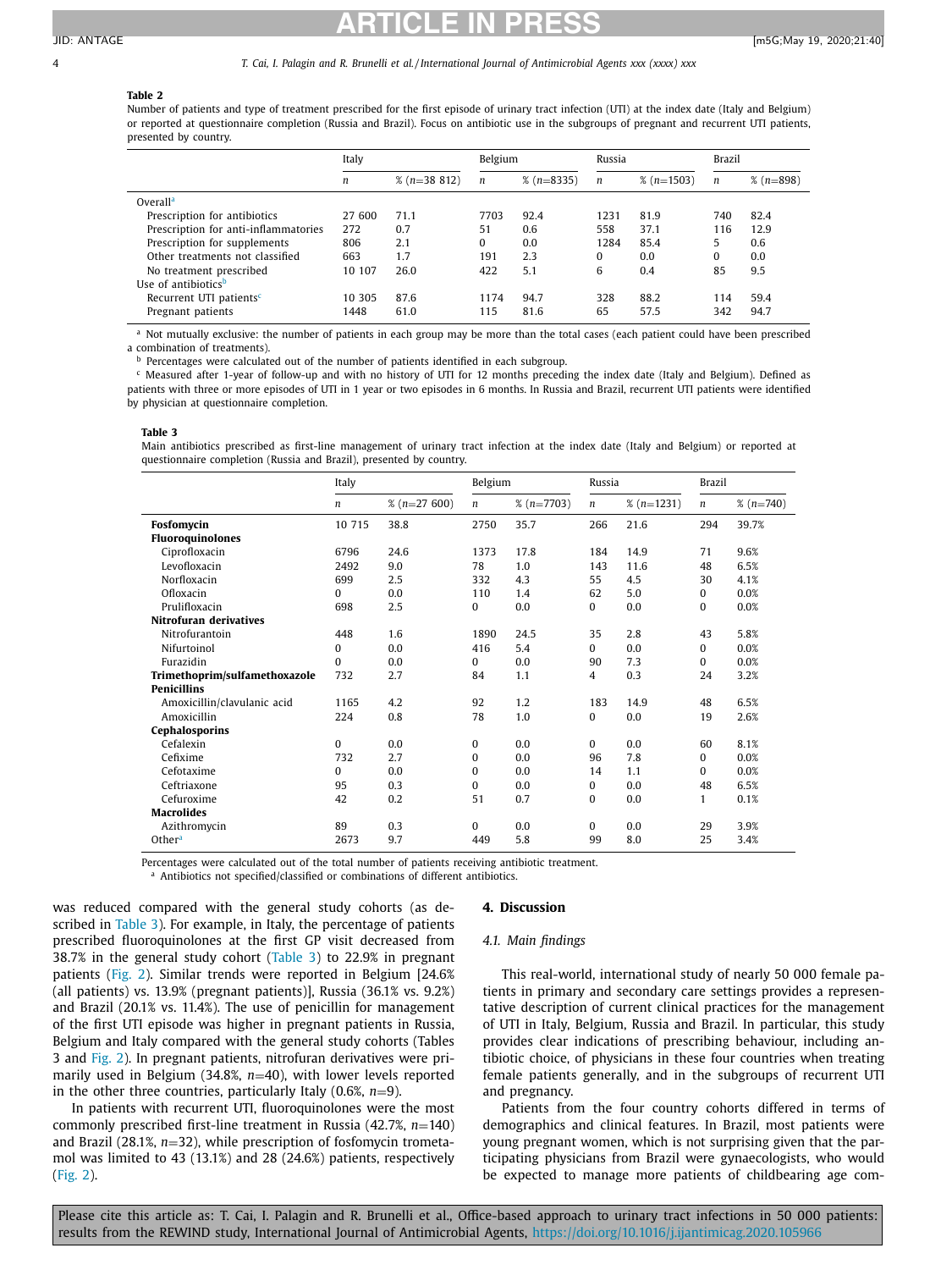T. Cai, I. Palagin and R. Brunelli et al./International Journal of Antimicrobial Agents xxx (xxxx) xxx

<span id="page-4-0"></span>

Fig. 2. Subgroups of pregnant (A) and recurrent (B) patients with urinary tract infection (UTI): main antibiotics prescribed for the first episode of UTI at the index date (Italy and Belgium) or reported at questionnaire completion (Russia and Brazil) for each country.

pared with GPs. In Italy and Belgium, the incidence of UTI was highest in patients aged >50 years. This is an important consideration because this cohort of patients would likely be postmenopausal – a known risk factor for complicated UTI [\[5,6\].](#page-5-0) Interestingly, despite the relatively high rates of pregnancy and diabetes reported in the Brazilian cohort, gynaecologists only reported a modest proportion of women with complicated UTI; this was mirrored in Russia, where relatively high levels of concomitant urological disorders were reported. These concomitant conditions are considered clear risk factors for complicated UTI, suggesting potential differences in physicians' perceptions of what defines complicated UTI, and indicates differences between international/EAU guidelines [\[5,6\]](#page-5-0) and real-world clinical practices in Brazil and Russia.

# *4.2. Findings in the context of existing literature*

There is some evidence to suggest that the proportion of patients who experience recurrent UTI is approximately 25%; how-ever, this is largely estimated from cross-sectional surveys [\[16,17\]](#page-5-0) and anecdotal information. In the LPD component of this study (Italy and Belgium), the robust longitudinal study design, large patient cohorts and sole inclusion of those patients with a first diagnosis of UTI permitted accurate assessment of the number of patients with recurrent UTI over a 12-month follow-up period.

Interestingly, the proportion of patients with recurrent UTI in the Italian cohort was twice that in the Belgian cohort, which may, in part, be associated with the observed differences in prescribing practices within the two countries. For example, the proportion of patients who received no treatment for their first UTI in Italy was markedly higher (26%) compared with that in Belgium (5%), Russia (0.4%) and Brazil (9%). That said, it is important to note that LPDs only generally report on prescribed medicines; therefore, the use of over-the-counter anti-inflammatories and supplements is expected to be under-reported.

Despite the differences highlighted above, fosfomycin trometamol was the most commonly prescribed antibiotic in all four country cohorts. Associated with high rates of antimicrobial susceptibility in uropathogens [\[2,4\]](#page-5-0) and a low-risk safety profile [\[18,19\],](#page-5-0) fosfomycin trometamol is recommended as first-line treatment for uncomplicated, community-acquired UTI in both international and European guidelines [\[20\].](#page-5-0) In Italy, the use of fosfomycin trometamol in UTI management was described in a previous study using LPDs [\[10\],](#page-5-0) and is currently recommended in local guidelines [\[7\].](#page-5-0) The present study confirms the findings of this previous study, and supports the use of fosfomycin trometamol in Italy and expands the results to three other countries.

In the Belgian cohort, it is important to note that the study data collection period spanned the implementation of the latest (2016) Belgian guidelines, which recommend fosfomycin trometamol for the first time (as a second-line treatment)  $[8]$ . Interestingly, this study showed that in real-world practice, fosfomycin trometamol was prescribed more frequently than nitrofurantoin – the recommended first-choice UTI treatment in Belgium [\[8\].](#page-5-0) As such, it appears that the prescription practices of GPs in Belgium only partially follow local guidelines, and are instead more aligned with EAU guidance  $[6]$ . Low levels of adherence to Belgian UTI management guidelines have been reported previously in a study of 100 cases of UTI treated in an out-of-hours primary care setting; however, it is important to note that the study did not capture the alternative treatments prescribed  $[9]$ . The present study supports these earlier findings with data from a considerably larger cohort, and, for the first time, provides a clear indication of the alternative treatments prescribed by GPs in Belgium.

In Russia and Brazil, reported use of fosfomycin trometamol was found to be in line with national recommendations [\[21–23\].](#page-5-0)

In the Italian cohort, nitrofurantoin was rarely prescribed  $\langle$  <2% of patients treated with antibiotics), despite it being recommended as an alternative to fosfomycin trometamol as a first-line antimicrobial in local guidelines [\[7\].](#page-5-0) In comparison, the prescription of fluoroquinolones was found to be high (approximately 40% of patients treated with antibiotics) given that these agents are no longer recommended for the treatment of uncomplicated cystitis [\[7\].](#page-5-0) Similarly, fluoroquinolones were found to be widely prescribed in the Belgian, Russian and Brazilian cohorts and for the treatment of pregnant patients. This is of particular note given that,